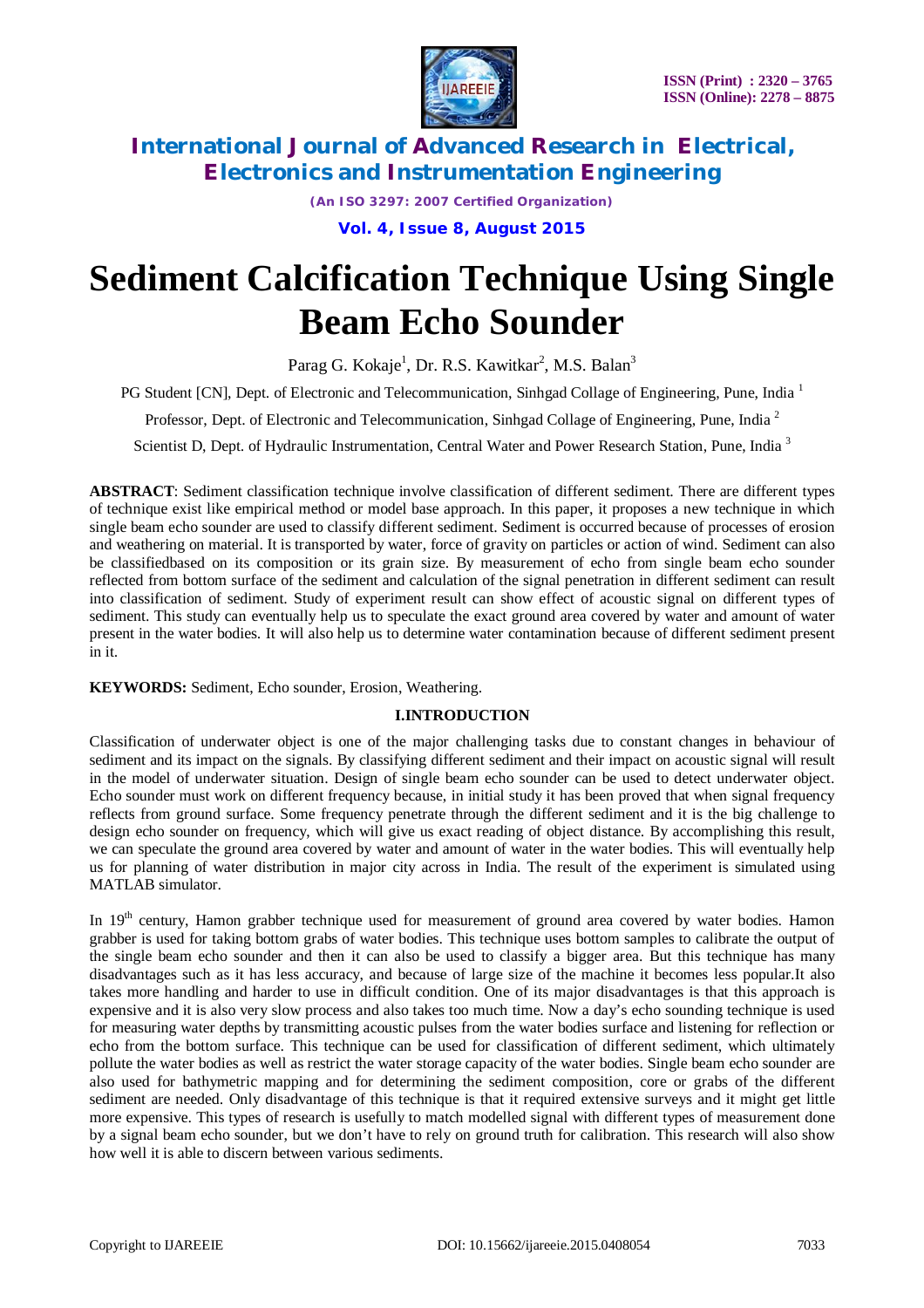

*(An ISO 3297: 2007 Certified Organization)*

**Vol. 4, Issue 8, August 2015**

### **II.SYSTEM MODEL AND RELATED WORK**

There is very little work has been done on this topic. For decade hamon grabber technique has been used but is less accuracy an inability to work in harsh condition lead to new use of new technique which empirical method. In order to classify different sediment on the bases of their performance when they come into the contact with acoustic pulses, detail study of different parameters are required. So a test tank has set up in room temperature  $21^0c$  to study those parameters. Size of this test tank is 2m x 2m. Layers of different types of sediment which has thickness of 20 cm is applied at the bottom of this test tank. Different material is used as sediment, such as sand with maximum diameter of particles is up to ½ mm and sedimentary rocks with maximum diameter of particle is up to 2 mm. then sound pulses are transmitted which will penetrate in the sediment. Beam width of this pulse is  $1.5^{\circ}$  and ping rate is 3-5 Hz for sand and 3 Hz for the sedimentary rocks. Direction of this beam will be near to normal axis. By studding the penetration of sound signal in different sediment, which has different particle size and varying different parameters regarding echo sounder like velocity of the pulse, transmission power of the pulse as well as frequency of the pulse will has various effect.



Fig. 1 test tank sketch

Different material is used as sediment, such as sand with maximum diameter of particles is up to ½ mm and sedimentary rocks with maximum diameter of particle is up to 2 mm. then sound pulses are transmitted which will penetrate in the sediment. Beam width of this pulse is 1.50 and ping rate is 3-5 Hz for sand and 3 Hz for the sedimentary rocks. Direction of this beam will be near to normal axis. By studding the penetration of sound signal in different sediment, which has different particle size and varying different parameters regarding echo sounder like velocity of the pulse, transmission power of the pulse as well as frequency of the pulse will has various effect.



Fig. 2 Single beam Echo sounder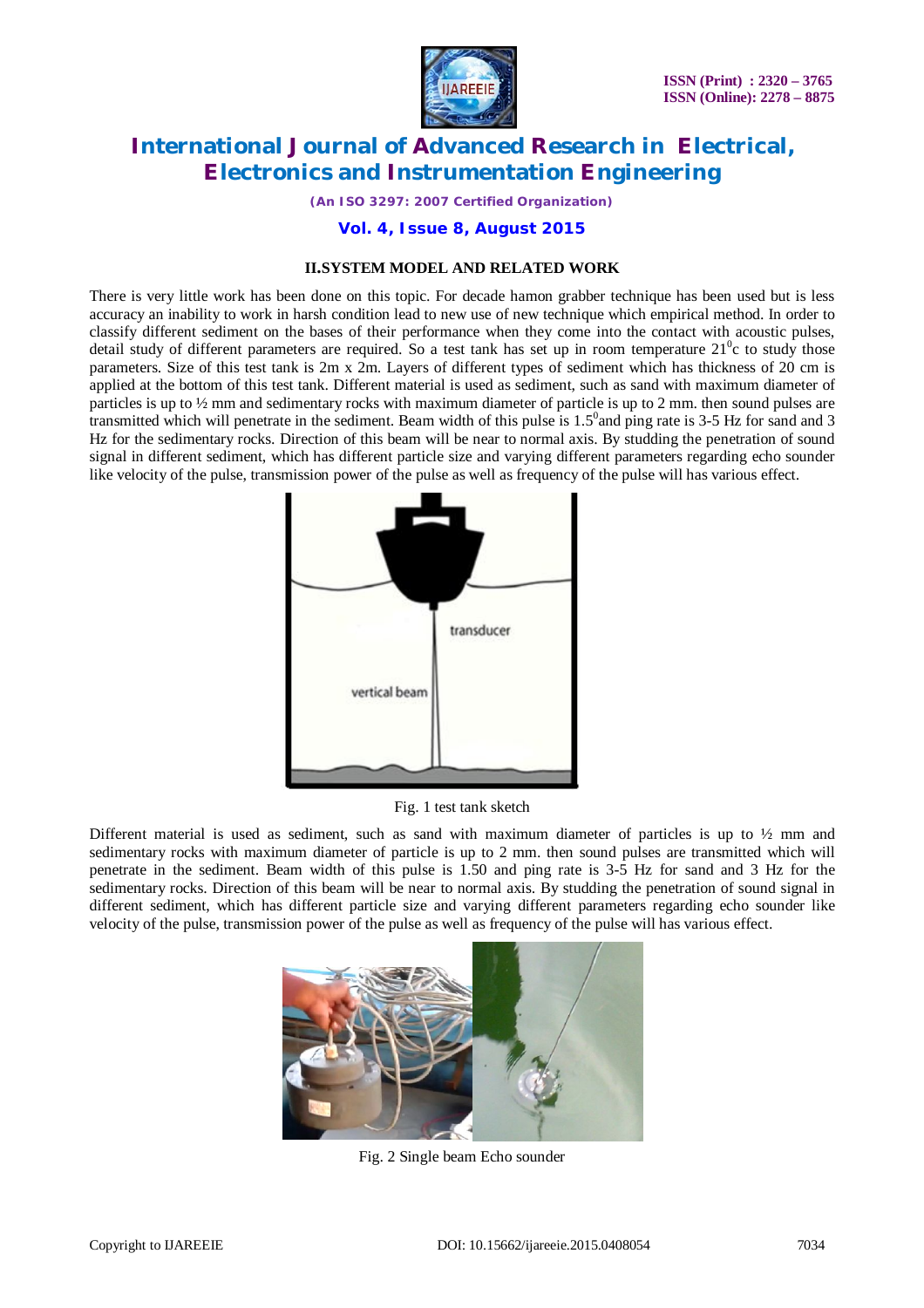

*(An ISO 3297: 2007 Certified Organization)*

**Vol. 4, Issue 8, August 2015**

#### **III.EQUATION USED**

Primary equation used for data calculation in acoustic theory is given below.

 $V = SL + G - 40 \log R - 2aR + TS + 2B (\Theta \phi)$  (1)

*V* = the received voltage of the echo in decibels (dB),

 $SL$  = the transmitted source level in dB  $@$  1m/  $\mu$ pa,

 $G =$  the receiving gain of the system in dB per upa at 1m.

*40 log R = the two-way spreading loss in dB where R is the range in meters,* 

 $a =$  the sound attenuation coefficient in dB/m,

 $Ts =$  the acoustic target strength,

 $B(\Theta \phi)$  = the transducer directivity pattern function.

This is the equation which is used for acoustic signal processing. If the value of *V* in the given equation is greater than background noise signal penetration take place. Both transmitted sound and the return echo are greatest at the acoustic axis. And that will be perpendicular to the face of the transducer. R is the range which is unknown in this case, but all the other parameters are the known parameters in this equation. By calculating the distance we can easily calculate signal penetration in different sediments.

#### **IV.RESULTS AND DISCUSSION**

Experimental data on medium type sand with maximum diameter of particle is up to  $1/2$  mm, Beam width is  $1.5^{\circ}$  and Ping rate 3-5 Hz. Direction of beam is near to normal axis.

| Velocity = $1480$ M/s  | Measured distance for 1W |              | Measured  | distance<br>for |           | Measured distance for |
|------------------------|--------------------------|--------------|-----------|-----------------|-----------|-----------------------|
|                        | Power                    |              | 2W Power  |                 | 5W Power  |                       |
| <b>Actual Distance</b> | Channel $1=$             | Channel $2=$ | Channel 1 | Channel 2       | Channel 1 | Channel 2             |
| In meters              | <b>200 KHz</b>           | 33 KHz       |           |                 |           |                       |
| 1.7                    | 1.54                     | 1.62         | 1.53      | 1.61            | 1.52      | 0.52                  |
| 1.6                    | 1.44                     | 1.52         | 1.42      | 1.52            | 1.41      | 0.52                  |
| 1.5                    | 1.34                     | 2.45         | 1.32      | 1.39            | 1.32      | 0.52                  |
| 1.4                    | 1.28                     | 2.39         | 1.23      | 1.30            | 1.23      | 0.52                  |
| 1.3                    | 1.13                     | 2.30         | 1.14      | 1.20            | 1.13      | 0.52                  |
| 1.2                    | 1.05                     | 1.11         | 1.03      | 1.09            | 1.03      | 0.52                  |
| 1.1                    | 0.95                     | 1.01         | 0.92      | 0.52            | 0.93      | 0.52                  |
| 1.0                    | 0.83                     | 0.91         | 0.83      | 0.52            | 0.82      | 0.52                  |

There are several experiment has been performed and different parameter are use in this study. By varying this parameter we can study the effect on sound signal of this parameter. And we can easily classify different sediment.The experimental data table shown above is one of the case study that are performed in test tank on Medium sand with maximum diameter of particle is up to 1/2 mm, Beam width is 1.50 and Ping rate 3-5 Hz. Direction of beam is near to normal axis.

All case study took place in the same environment. Only difference in this case study is that parameter like transmission power are very in some cases from 1W, 2W, 5W while velocity is kept constant at 1480 m/s. Signal penetration is measured for both channel. Channel 1 operating frequency is 200 KHz and Channel 2 operating frequency is 33 KHz. Maximum distance which have measured is 1.7 meter in 2 meter test tank.